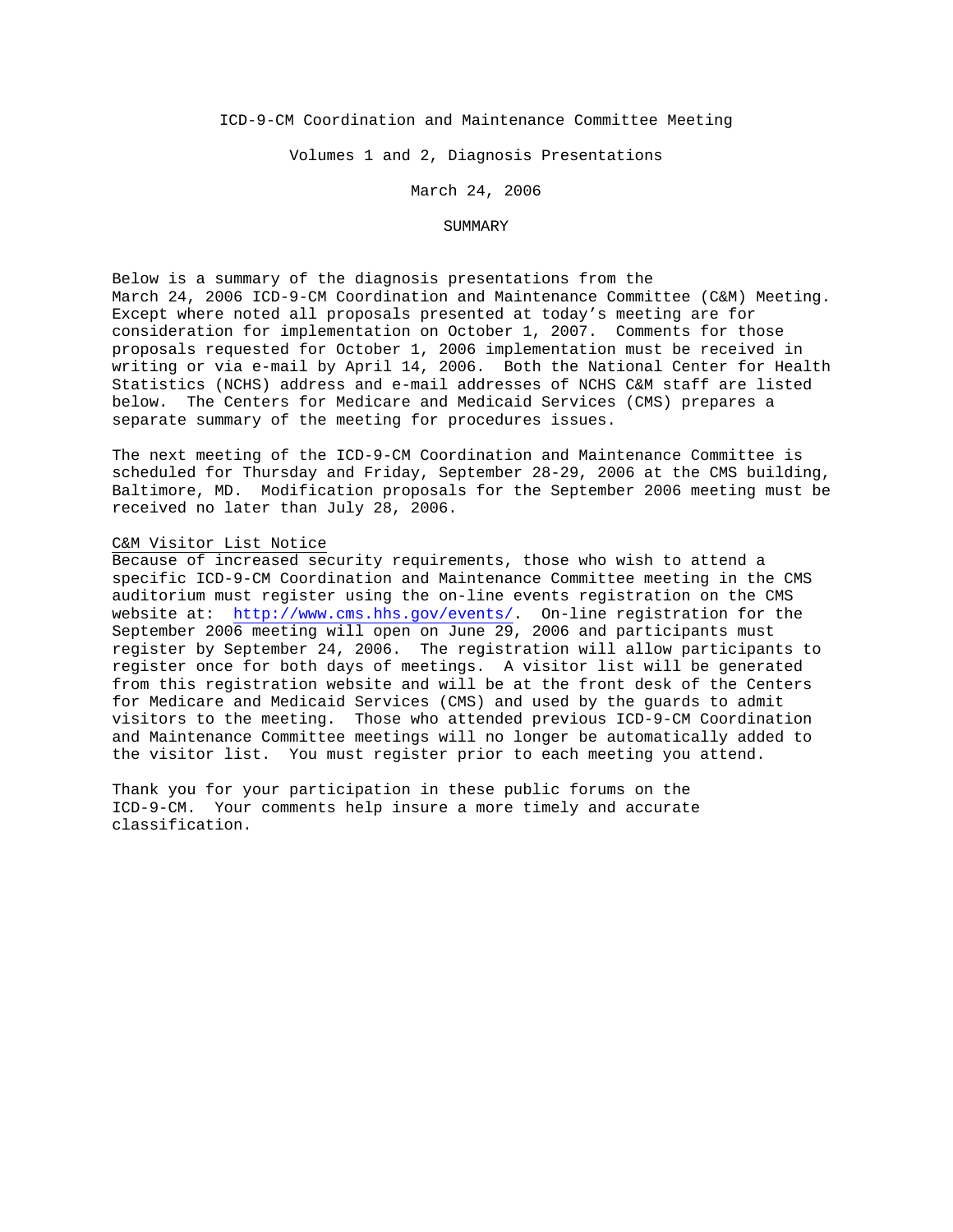| Mailing Address: | Fax: $(301)458-4022$    | National Center for Health Statistics<br>ICD-9-CM Coordination and Maintenance Committee<br>3311 Toledo Road, Room 2402<br>Hyattsville, Maryland 20782 |  |
|------------------|-------------------------|--------------------------------------------------------------------------------------------------------------------------------------------------------|--|
| Donna Pickett:   | Room 2402<br>$E$ -mail: | $(301)$ 458-4200<br>dfp4@cdc.gov                                                                                                                       |  |
| Amy Blum:        | Room 2402<br>$E$ -mail: | $(301)$ 458-4200<br>alb8@cdc.gov                                                                                                                       |  |
| David Berglund:  | Room 2402<br>$E$ -mail: | $(301)458 - 4200$<br>zhc2@cdc.gov                                                                                                                      |  |
| Lizabeth Fisher: | Room 2402<br>$E$ -mail: | $(301)458 - 4200$<br>llw4@cdc.gov                                                                                                                      |  |

NCHS Classifications of Diseases web page: <http://www.cdc.gov/nchs/icd9.htm>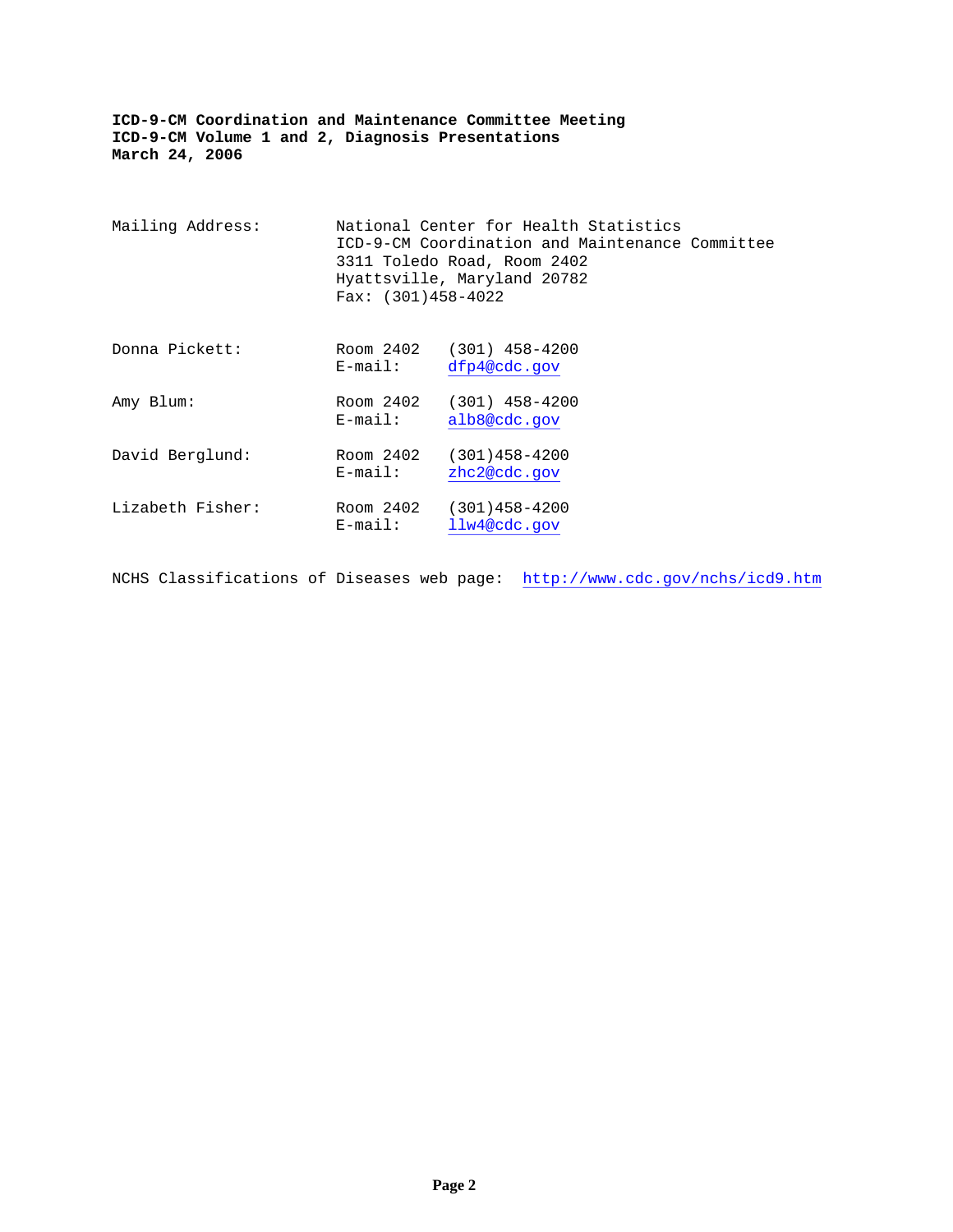#### Welcome and Announcements

Donna Pickett welcomed all in attendance to the diagnosis portion of the ICD-9-CM C&M meeting.

The time line for diagnosis changes, included in the proposal packet, was reviewed. Important dates of note are April 14, 2006, the deadline for comments on those proposals presented today, that are being considered for October 1, 2006 implementation. For all other proposals, being considered for October 1, 2007 implementation, the deadline for comments is December 4, 2006. It was strongly recommended, to ensure timely delivery, that they be submitted via email or express mail. Proposals for consideration at the September 29, 2006 meeting must be received by July 28, 2006.

A summary of today's meeting as well as related presentations and statements will be posted to the NCHS Classifications of Diseases and Functioning & Disability web site within a couple of weeks.

Continuing Education certificates were made available at the conclusion of the meeting. There were 5 hours of continuing education awarded for the diagnosis portion of the meeting. For those not receiving a CE certificate, the topics package may be used as validation of attendance.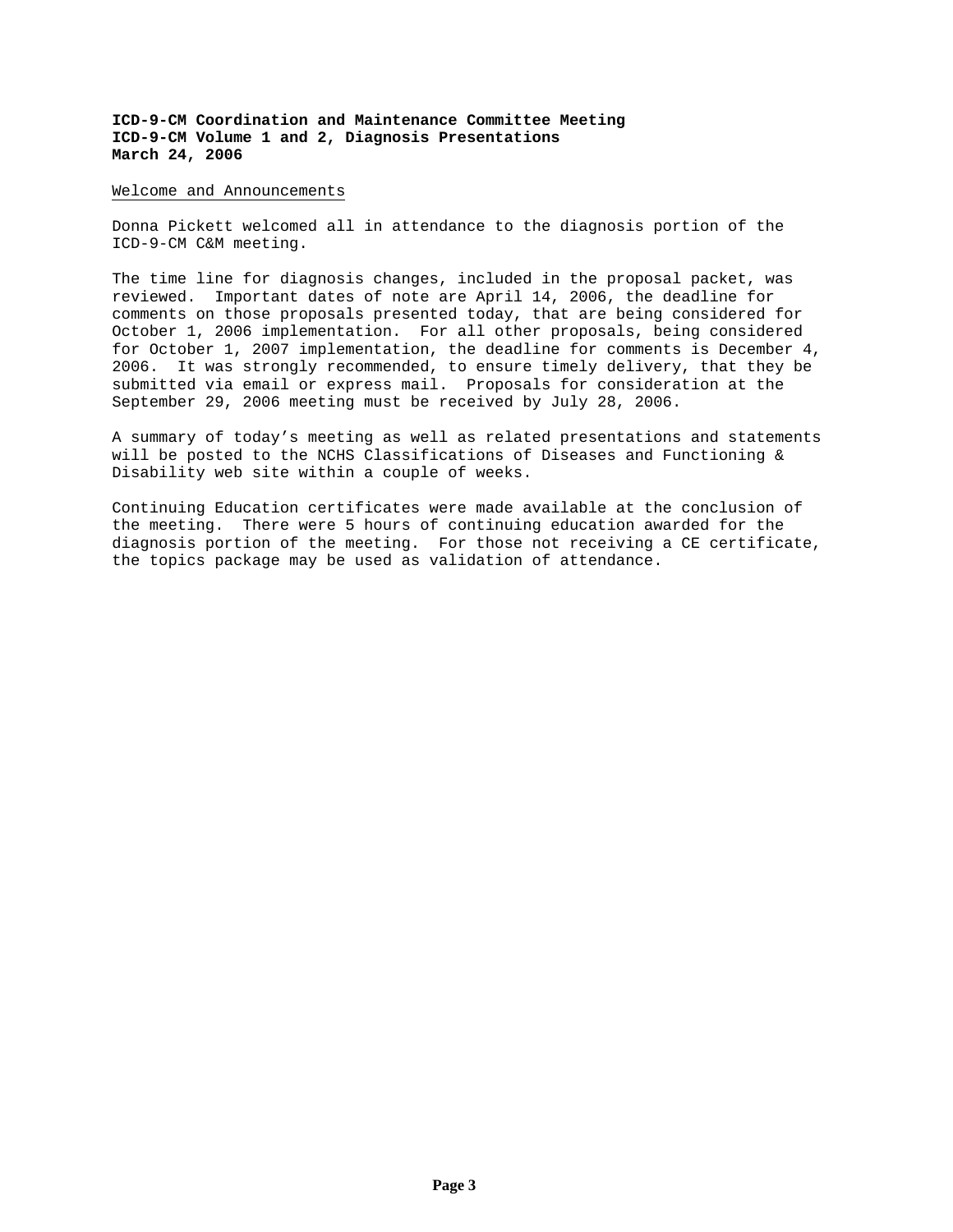SUMMARY OF COMMENTS AND DISCUSSION OF VOLUMES 1 AND 2 TOPICS The following topics were presented at the meeting. (See attached topic packet):

## Chronic total occlusion of coronary artery

Kirk Garratt, M.D., of Lenox Hill Hospital in New York presented a clinical overview of chronic total occlusion (CTO) of coronary artery. His PowerPoint presentation is provided as a separate attachment to this summary. During his presentation he covered how it would be beneficial to be able to specifically track the diagnosis of chronic total coronary artery occlusion.

- > 99% blockage is equivalent to 100% total occlusion of coronary artery
- Nelly Leon-Chisen from AHA questioned if the medical documentation doesn't specify CTO, should it go to the unspecified code?
- Dr. Garratt suggested reviewing the cath lab report for the degree of blockage.
- It was suggested that chronic be used as a non essential modifier.
- Patient can have chronic and acute occlusion at the same time; therefore the percentage of the blockage needs to be documented.
- Dr. Garratt suggested that Option 1 would be easier to implement.
- It was suggested that for Option 1, the Use additional code note be modified to read "Use additional code to identify chronic total occlusion of coronary artery if present (414.2)."
- There was concern that with option 2 taking things out of current subcategory 414.0 and putting them in proposed subcategory 414.2x.

### Non-Hodgkin's Lymphomas

Luis Fayad, M.D. of M.D. Anderson Cancer Center presented a clinical overview of Non-Hodgkin's lymphomas. His PowerPoint presentation is provided as a separate attachment to this summary. Dr. Fayad's presentation focused on the many different subtypes of non-Hodgkin's lymphomas and that the ICD-9-CM has not been updated to reflect the current classifications.

- A revision of the category title 200 was requested to include "and other specified malignant tumors of lymphatic tissue".
- New codes are proposed at 200.3 200.7.
- New code under 202 at the 202.7 Peripheral T cell lymphoma
- A participant asked where "large B Cell" would be indexed and whether the title for proposed code 200.7 should be "Large B cell" or whether an excludes note should be added to exclude large B cell.
- It was suggested to have an unspecified code in category 202, however it was noted that there are limited codes available here.

## Normal pressure hydrocephalus (NPH)

Michael Williams, M.D. presented a clinical overview of normal pressure hydrocephalus (NPH). His PowerPoint presentation is provided as a separate attachment to this summary. Dr. Williams along with the American Academy of Neurology has requested a unique code be created for NPH, since it is difficult to track if no unique ICD-9-CM code is available.

• It was suggested that idiopathic be used as a non essential modifier.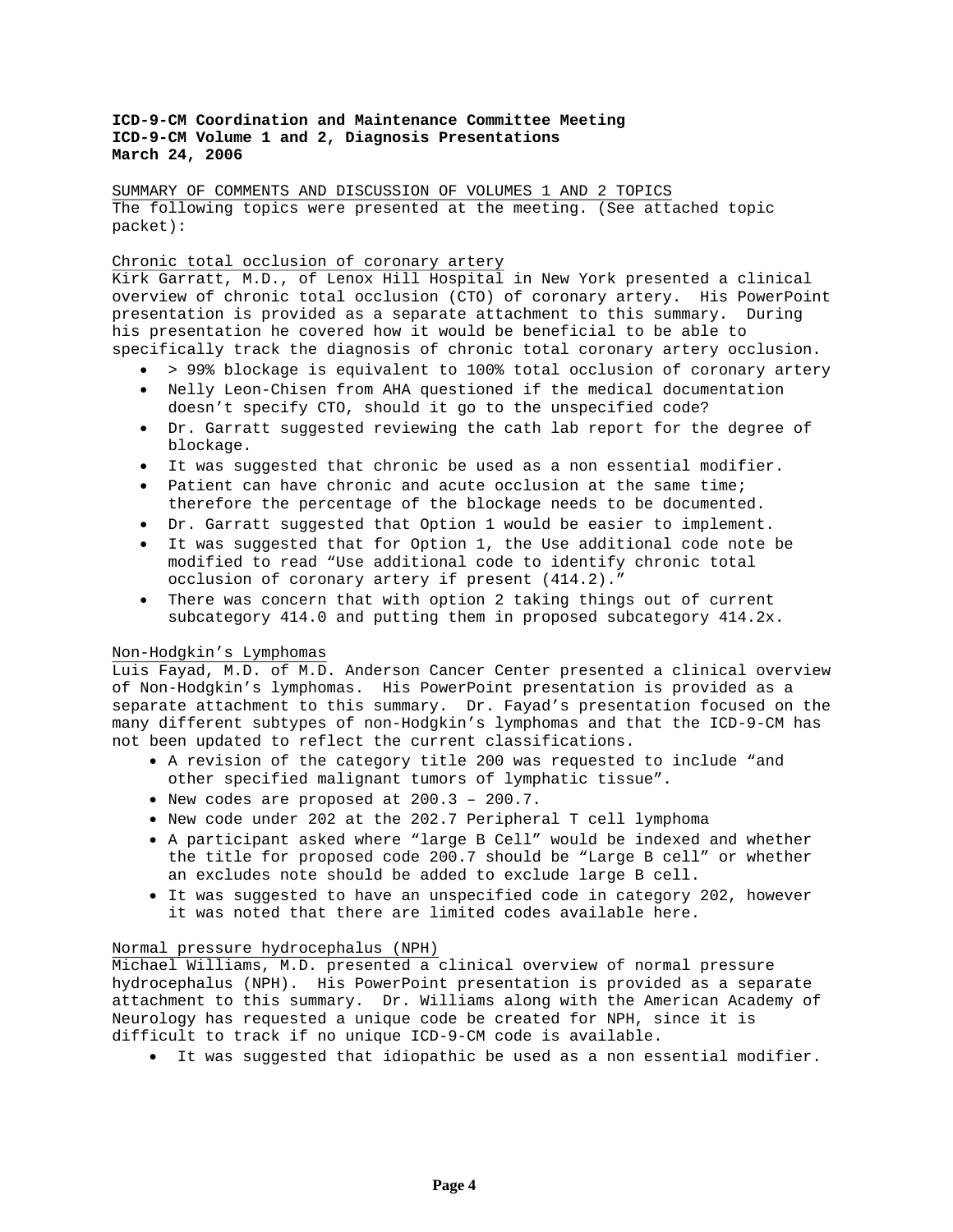• One participant suggested creating fifth digit codes at 331.3, Communicating hydrocephalus rather than the proposed new code at 331.5.

# Counseling for natural family planning

Joesph B. Stanford, M.D., MSPH representing the American Academy of Fertility Care Professionals presented the clinical information related to the request for new codes for encounters related to natural methods of birth regulation, including counseling and instruction; follow up surveillance and procreative management. Dr. Stanford's PowerPoint presentation is provided as a separate attachment to this summary on the NCHS website.

- Option 1: no comment.
- Option 2: it was sugessted that in V25.04, V25.44 and V26.41 the word method be deleted from what was on the current topic packet.
- The question was raised as to how an encounter for counseling where multiple options for birth regulation are being considered, would be coded.
- It was suggested that other relevant speciality organizations, inclduing ACOG, be contacted regarding this proposal.

Endosseous dental implant failure

• The American Dental Association (ADA) stated that they will study the porposal further and submit comment following this meeting but indicated that they would like to see consistency of this proposal with the language in the Systematized Nomenclature of Dentistry (SNODENT). This will need more study.

Hypoxia of newborn, Hypoxic ischemic encephalopathy [HIE] and

- related newborn issues
	- No comment.
	- It has been requested that these changes be considered for implementation on October 1; 2006; therefore comments must be received by April 14, 2006.

Family history of sudden cardiac death

- One participant stated that she sees this family history listed in charts as a reason for implant of a defibrillator.
- It was also suggested that the term "sudden cardiac death" (SCD) be used, since most physicans use this abbreviation.
- A code needed if a patient survives an episode of SCD.
- The Heart Rhythm Society and the American Heart Association will be contacted for comment.
- It was also suggested to contact the American College of Cardiology for their input on this request.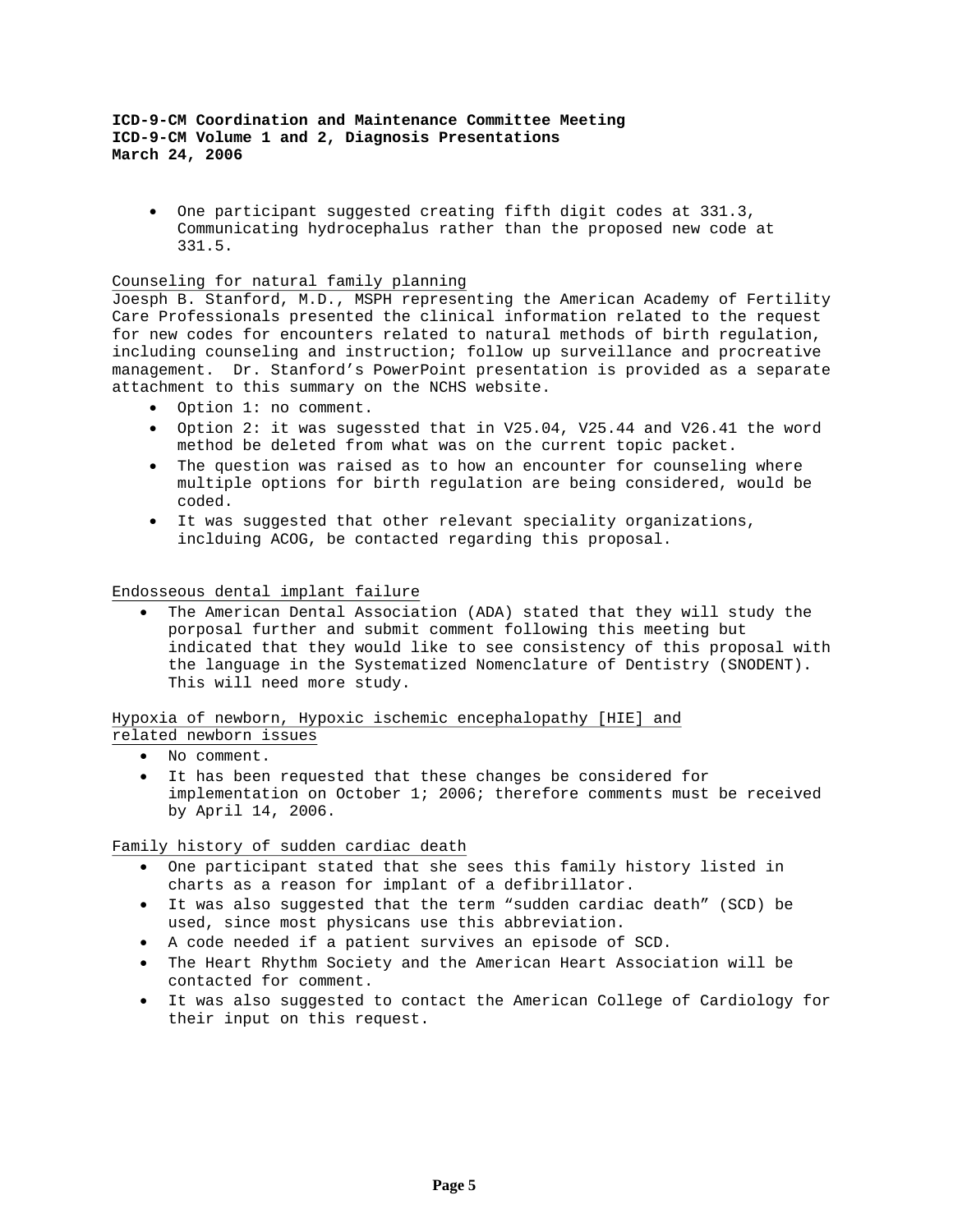Human Herpesvirus Infections, including Human Herpesvirus 6 (HHV-6) Encephalitis

One person commented that this proposal is complex, and will need study before deciding what option to support.

### Corticoadrenal Insufficiency Including Hypoaldosterinism

• There were no questions or comments regarding this request.

#### Bandemia

- It was suggested to add an excludes note for diagnosis of infection (meaning to just code the infection).
- A separate suggestion was made to add an inclusion note of "bandemia without diagnosis of infection".
- Though this proposal was presented for consideration for October 1, 2007 one attendee recommended consideration for implementing this proposal with the October 1, 2006 updates because it relates to other blood cell condition codes that are currently under consideration for October 2006 implementation. Comments are therefore encouraged by the April 14, 2006 deadline.
- One participant asked whether this condition would be more appropriately included in the signs and symptoms chapter (Chapter 16).

#### Stevens-Johnson syndrome

- It was suggested that the term erythema multiforme major be added as an inclusion term.
- One participant noted that if this is due to herpes simplex, guidelines would be needed to address sequencing the infection first.
- It was noted that this is a rare disorder.

### Long term use of drugs

- The question was raised on how breast cancer still under treatment with antiestrogens would be coded. If this was clearly adjunctive therapy, this new proposed code would be appropriate. However, if the record was unclear, then the question was raised as to whether it should be coded as a current cancer.
- It was suggested to also consider expanding the code title to broaden the utility of the code and/or adding a unique code or index entry for the drug Leupron which is used to treat prostate cancer.
- There was a comment questioning if the drugs are used for treating or preventative needs, how this would affect coding.

#### Restless legs syndrome

• Dr. Laura Powers, representing the American Academy of Neurology (AAN) expressed support for this proposal and consideration for implementation for October 1, 2006. Comments for this proposal must be received by April 14, 2006.

## Secondary diabetes mellitus

• It was requested and clarified that the complete proposal which notes all tabular and indexing changes would be posted on the NCHS web site.